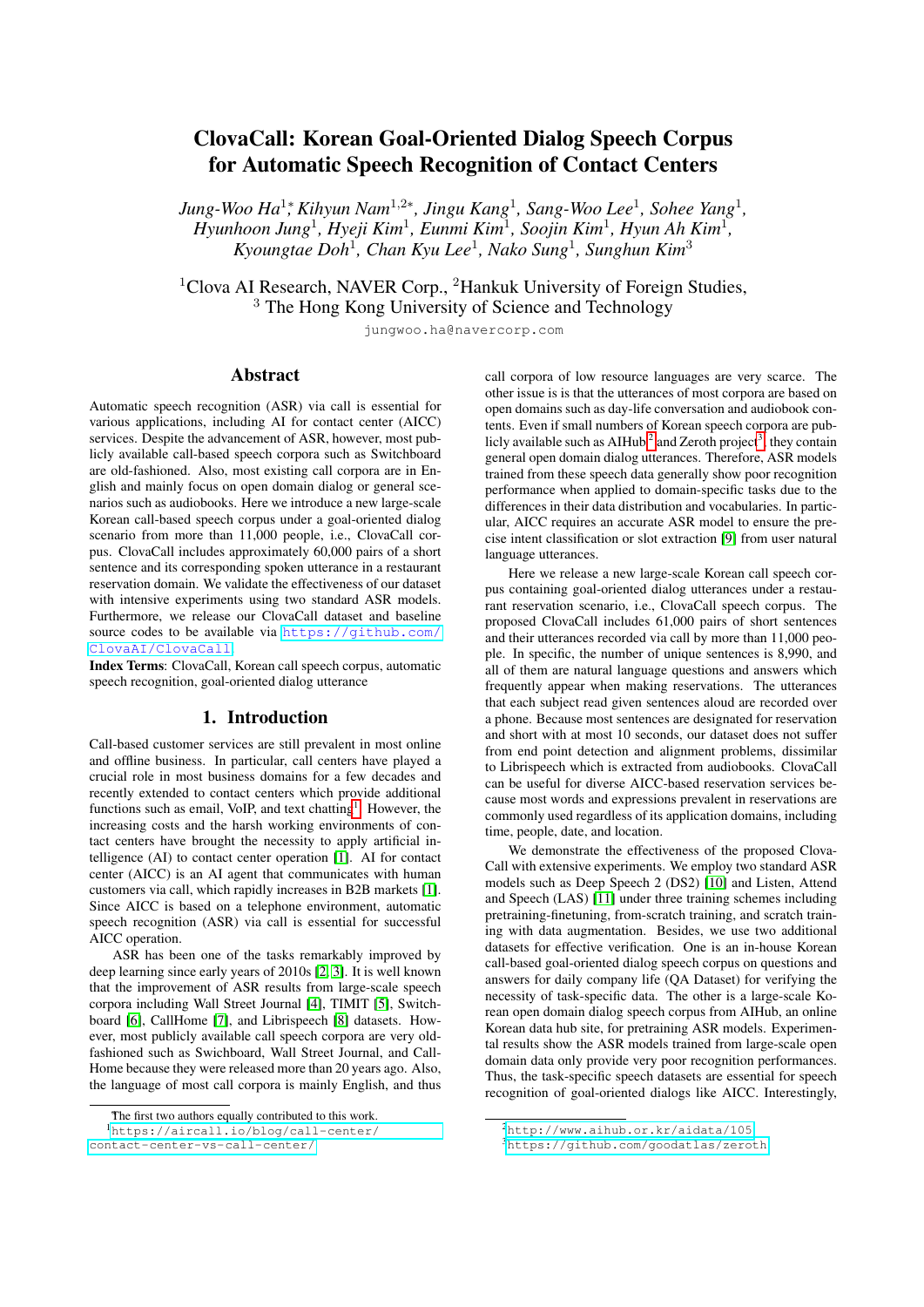<span id="page-1-3"></span>

Figure 1: *Distributions of four attributes on the raw set of ClovaCall dataset (goal-oriented) with blue bars compared to those of AIHub dataset (open domain) with orange bars. We can find the different patterns between two datasets for all attributes.*

pretraining with open domain data remarkably improves the ASR accuracy compared to scratch training with task-specific data only even though their sampling rates and frequently used words are different from each other.

# 2. Related Work

Large-scale speech corpora publicly available allows ASR models to be applied to many valuable real-world applications. Early public speech corpora were released in 1990s, including Wall Street Journal [\[4\]](#page-4-3), TIMIT [\[5\]](#page-4-4), Switchboard [\[6\]](#page-4-5), and CallHome [\[7\]](#page-4-6). These datasets are still prevalent as benchmark datasets for evaluating ASR models [\[10,](#page-4-9) [12,](#page-4-11) [13,](#page-4-12) [14\]](#page-4-13). More recently, Librispeech [\[8\]](#page-4-7) is the most popular benchmark speech corpus on which the latest state-of-the-art ASR models are evaluated [\[15,](#page-4-14) [16,](#page-4-15) [17,](#page-4-16) [18\]](#page-4-17). Despite their usefulness, existing speech corpora mainly deal with general open domain dialogs. Even if the large-scale corpora are helpful for pretraining ASR models, the models not finetuned with task-specific data are likely to provide poor recognition accuracy when applied to recognize user utterances in goal-oriented scenarios such as call centers and reservations services (See Sec. [4.2\)](#page-3-0). This poor performance results from the distribution difference between open domain and task-specific goal-oriented dialogs. However, compared to open domain dialog speech corpora, goal-oriented speech corpora are rarely released publicly.

# 3. Clova Call Speech Corpus

# 3.1. AI for Contact Center

ClovaCall dataset construction is one of main subtasks in *AI for* Contact Center (AICC) project<sup>[4](#page-1-0)</sup> of NAVER Clova [\[19\]](#page-4-18). The goal of AICC is to develop an AI agent which can help human contact center employees to communicate with customers via phone. In perspective of technology, the main functionality of AICC contains ASR, natural language understanding such as intent classification and slot filling, goal-oriented style dialog management, response generation, and voice synthesis. Here, we focus on its ASR component and construct a large-scale speech corpora concentrating on a restaurant reservation scenario.

#### 3.2. Data Construction from Humans

ClovaCall contains 60,746 utterance and short sentence pairs on the restaurant reservation scenario via call. The process of data construction was carried out in the following order: 1) making a sentence pool, 2) call-based recording utterances with the sentences, and 3) refining the recorded speech data.

Sentence pool. We utilized Crowdworks<sup>[5](#page-1-1)</sup>, a Korean crowd

<span id="page-1-1"></span><sup>5</sup><https://www.crowdworks.kr/>

<span id="page-1-2"></span>

| Values    | Words | Chars | Phonemes | Utter, time |
|-----------|-------|-------|----------|-------------|
|           |       |       |          | + silence   |
| Voc size  | 4,704 | 613   | 53       |             |
| Mean      | 4.39  | 13.79 | 32.39    | 2.94s       |
|           |       |       |          | $+2.57$     |
| Stdev     | 1.99  | 5.50  | 12.99    | 1.77s       |
|           |       |       |          | $+0.79$     |
| Max / Min | 17/1  | 48/3  | 116/5    | 30s / 0.3s  |
|           |       |       |          | $+0/0.7$    |

| Table 1: Statistics of four attributes of ClovaCall-Base dataset. |  |
|-------------------------------------------------------------------|--|
| silence means including silence regions in utterances             |  |

sourcing platform, to make a pool of candidate sentences. First, we defined 10 categories, 86 intents, and 7 multi-turn situations for restaurant call scenarios. 10 categories, which are highlevel topics, include reservation, delivery, and 8 FAQ categories like working time, menu, and discount. 86 intents belong to one of 10 categories and contain whether the restaurant is opened now, closing time, recommended menu, etc. We also defined 7 multi-turn situations, which could be appear in a call to restaurants, include reservation change and delivery call, etc. The crowd-workers were asked to imagine and generate multiple interrogative or answer sentences for given intents and situations. After quality assurance process was performed by human experts, 8,990 sentences, which are mainly answer sentences, were selected to comprise the candidate pool by eliminating duplicated sentences.

*Call-based recording utterances.* Utterance recording was performed based on crowd sourcing, operated by ourselves. 10 unique sentences are given to each crowd-worker. The crowdworker reads each of the sentences aloud once or twice via call to make at most 20 utterances, which were transmitted into our server. From 11,000 people, we gathered more than 120k pairs of short sentences and utterances. Compared to Librispeech, there do not exist end point detection and alignment problems in our data because the utterances are short enough considering call-based reservation scenarios. Besides sentences, each utterance also has its anonymous speaker index as one of the labels. This allows our data to be useful for speaker identification task. *Refining data.* Data gathered via crowdsourcing are likely

to contain many noises, and thus it is essential to refine the gathered data. First, we carried out qualitative evaluation on the gathered data, which was performed by human experts engaged in CrowdWorks so that we could select a total of 82,306 utterance-sentence pairs. This is the *raw* version of ClovaCall-Full. Next, we removed the starting or the ending silence regions below a specific energy level in the raw waveform of utterances. We used Librosa [\[20\]](#page-4-19) with 25db as the threshold for silence elimination. The silence-free data is called *clean* version. Finally, we selected top-30 intents with

<span id="page-1-0"></span><sup>4</sup><https://clova.ai/aicontactcenter>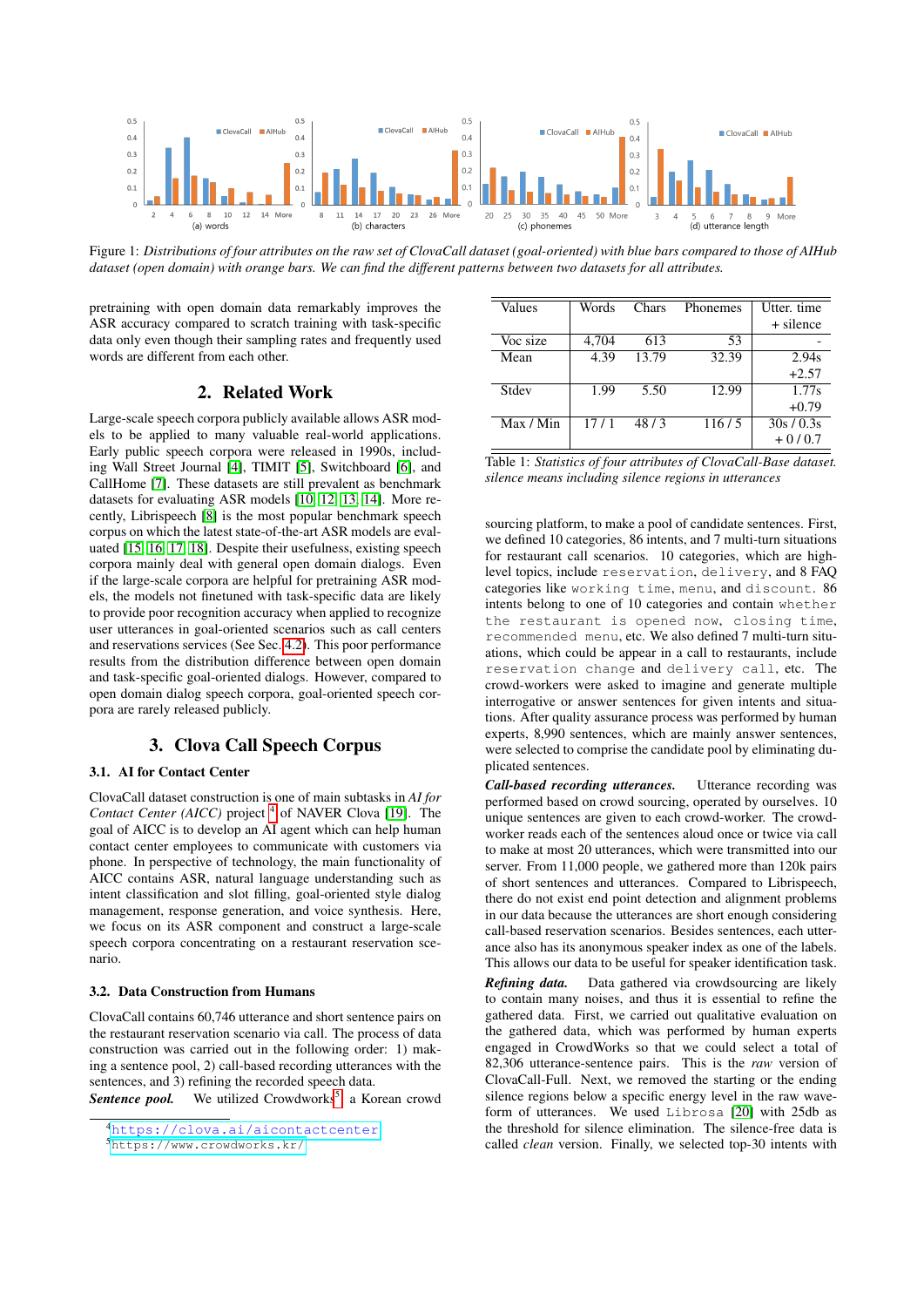<span id="page-2-0"></span>

Figure 2: *Comparison between ClovaCall and AIHub datasets in terms of frequency rank-ratio of each word and character. Left and right graphs are for word and character.*

<span id="page-2-1"></span>

| ClovaCall | Ratio | <b>Size</b> | No    | Rank in AIHub |
|-----------|-------|-------------|-------|---------------|
| Words     | 0.1   | 381         | 56    | 28,979        |
|           | 0.25  | 952         | 230   | 37.664        |
|           | 0.5   | 1,904       | 662   | 45.459        |
|           | 1.0   | 3,808       | 1,714 | 52,065        |
| Chars     | 0.1   | 61          | 0     | 93.7          |
|           | 0.25  | 151         | 0     | 162.8         |
|           | 0.5   | 302         | 0     | 227.3         |
|           | 1.0   | 603         | 3     | 388.3         |

Table 2: *Usage patterns of top frequent words and characters of ClovaCall in AIHub dataset. Ratio and size denote the ratio and the number of the top ranked words and characters. No means the number of words and characters not used in AIHub. Rank in AIHub is the average rank in AIHub. The unique word and character sizes are different from Table [1](#page-1-2) because we discarded numerical characters. The sizes of unique words and characters of AIHub are 390,599 and 2,268.*

the most utterance-sentence pairs to be a dataset containing 60,746 pairs. We call the dataset ClovaCall-Base. We release the *clean* version of ClovaCall-Base via [https://github.](https://github.com/clovaai/ClovaCall) [com/clovaai/ClovaCall](https://github.com/clovaai/ClovaCall). From now, ClovaCall denotes to the *clean* version of ClovaCall-Base for convenience.

#### 3.3. Analysis on ClovaCall Dataset

To show the difference from open domain speech corpus, we compared our dataset with AIHub dataset, the largest Korean open domain dialog corpus. Fig. [1](#page-1-3) illustrates the frequency histograms of words, characters, phonemes, and utterance length. Overall, most sentences in ClovaCall include more than 4 and less than 8 words , and more than 11 and less than 20 characters. Thus, the length of most utterances is more than 4 and less than 10 seconds. These distributions reveal the characteristics of restaurant reservation scenario. Compared to those of AI-Hub, the frequencies of each attribute are more concentrated on a specific region. We conjecture this pattern results from that most utterances in ClovaCall are likely to contain information for reservation while open domain dialog covers much more diverse topics and situations including both very short response utterance such as *"Yes"* and *"Sure"*, and long utterances. Table [1](#page-1-2) depicts the number of unique elements, mean, standard deviation, maximum and minimum values for word, character, phoneme, and utterance length. Interestingly, the mean values of utterance length and silence time are very similar, which is caused by call-based recording setup.

Fig. [2](#page-2-0) depicts the difference of frequency ratio of each word and character frequency rank. As shown in Fig. [2,](#page-2-0) we can find that higher ranked words and characters of ClovaCall are used much more frequently than those of AIHub. Table [2](#page-2-1) shows the

<span id="page-2-2"></span>

| Dataset        | Type          | Number                      | Hour             |
|----------------|---------------|-----------------------------|------------------|
|                | Training-Base | 59,662                      | $\underline{50}$ |
| ClovaCall      | Training-Full | 81,222                      | 67               |
|                | Noise Aug     | 406,110                     | 337              |
|                | Test          | 1,084                       |                  |
|                | Training      | 80.984                      | 83               |
| <b>OA Call</b> | Noise Aug     | 404.920                     | 415              |
|                | <b>Test</b>   | 10,000<br>381,603<br>80,105 | 12.4             |
| AIHub          | Pretraining   |                             | 510              |
|                | Finetuning    |                             | 100              |

Table 3: *Description of three used datasets for experiments. Underlined data were released as ClovaCall dataset.*

differences of usage pattern between ClovaCall and AIHub. In terms of characters, ClovaCall shows the similar pattern to AI-Hub considering the number of not used characters and their average rank in AIHub. However, the word usage of ClovaCall is significantly different from AIHub. Frequently used words of ClovaCall do not appear in AIHub or are rarely used with very low rank. These difference between two datasets enhances the necessity of goal-oriented dialog corpora. We show the difference causes poor accuracy of ASR models trained from AIHub data on ClovaCall dataset.

# 4. Speech Recognition Results

# 4.1. Experimental Setup

*Datasets.* We use two additional datasets besides ClovaCall to effectively verify the efficacy of our dataset. One is our in-house speech corpus on internal questions and answers about company lives collected via phone calls, called QA Call dataset. The other is a large-scale Korean open domain speech dialog corpus from NIA AIHub, an open data hub site of Korea Government. The AIHub speech is used for pretraining the ASR models. Also, we verify the results on ClovaCall-Full in addition to ClovaCall. While QA Call and ClovaCall are sampled with 8kHz, AIHub contains the speech voices recorded with 16kHz sampling rate. As shown in Table [3](#page-2-2) for experiments, we separate 59,662 and 1,084 sentence-utterance pairs from ClovaCall-Base as training and test sets. The training set of ClovaCall-Full contains approximately 22,000 more pairs whose intent is excluded from ClovaCall-Base. There is neither duplicated speaker nor sentence between two separated sets. For QA Call, we extract the same size of sentence-utterance pairs as ClovaCall as the training set. More data were used as test set of QA Call for robust evaluation. For fair comparison, the augmented amount is similar to the pretraining data of AIHub, which is explained in the next section. In addition, the finetuning data size of AIHub is equal to the training data size of two goal-oriented datasets.

*Training schemes.* For verifying the effectiveness of Clova-Call and the necessity of task-specific speech corpus, we employ three training scenarios: 1) pretraining and finetuing, 2) training from scratch, and 3) training from scratch with data augmentation. AIHub dataset is used for pretraining. Also, almost the same amount of AIHub data to the training portion of ClovaCall and QA Call was used for finetuning to investigate whether call-based goal-oriented utterance data are essential or not for task-specific services. We verify the effectiveness of pretraining with open domain speech corpora by comparing the results to those trained from data enhanced by two data augmentation methods such as noise augmentation and specaugment [\[17\]](#page-4-16). We augmented data with noises using our in-house room simulator by adding different types of noise and reverber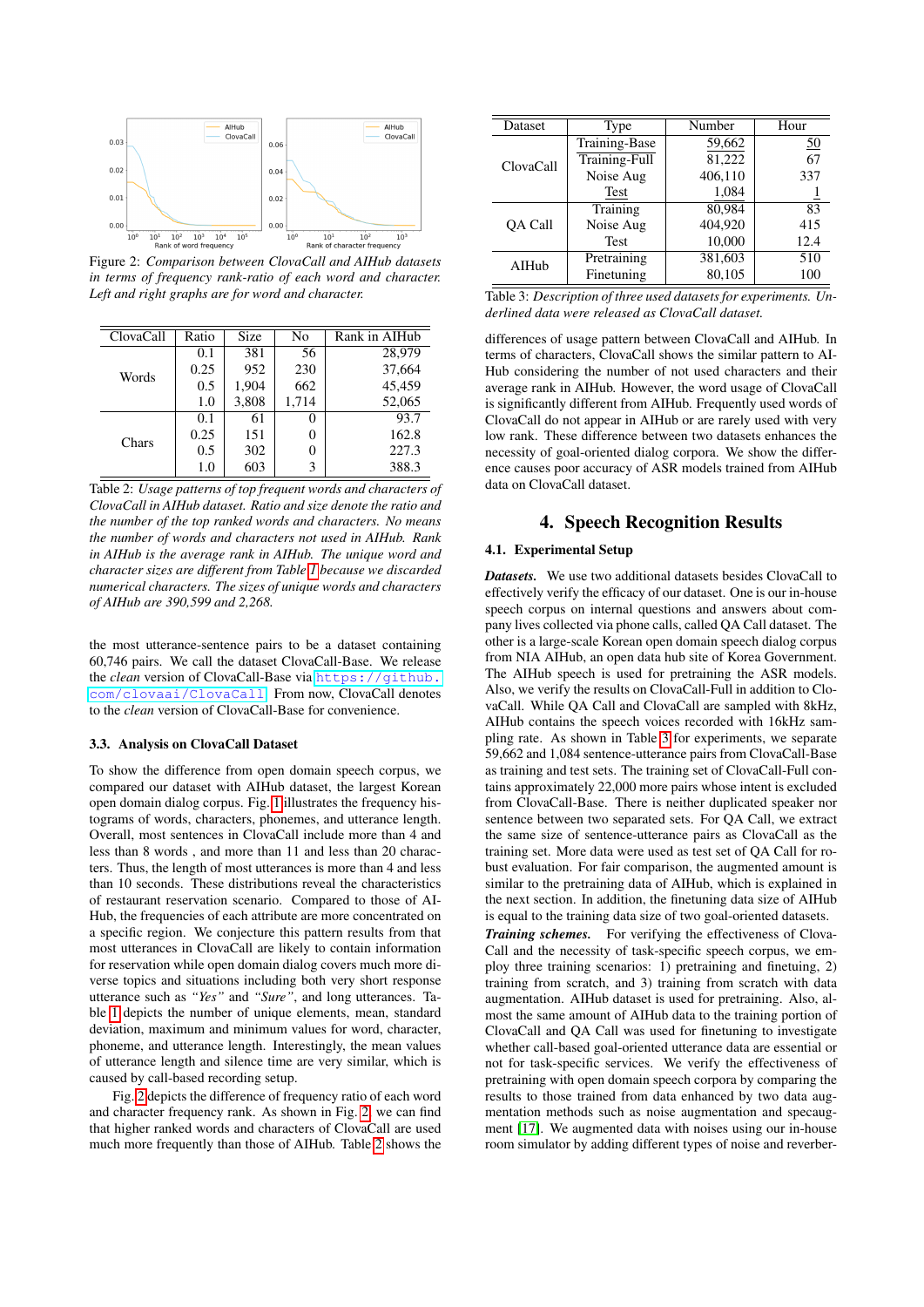ations [\[21\]](#page-4-20) that we obtained from daily environmental recordings. We did not perform experiments with a language model to enhance the ASR accuracy because we mainly focus on the efficacy our dataset in goal-oriented scenarios.

*Data preprocessing.* First, we upsample the 8Khz waveform datasets to 16Khz so that all datasets have the same frequency resolution. The reason of using upsampling instead of downsampling is that we assume an environment where conventional ASR models for 16KHz sampling rate are used for recognizing call-based speech signals. All models use log-spectrograms as input data, which are calculated with 20ms window size and 10ms stride size using Librosa. In addition, all spectrograms were normalized by instance-wise standardazation.

*ASR Models.* We use two standard ASR models such as DS2 [\[10\]](#page-4-9) and LAS [\[11\]](#page-4-10) for verifying the effectiveness of our proposed ClovaCall. DS2 consists of a CNN and an RNN. In our setting, the CNN module has two 2D-Convolutional layers with 32 channels, which reduce both the frequency and the time resolution of the input spectrogram with stride 4 and 2 for each layer. The RNN module consists of five bidirectional LSTM layers. All these layers have 800 hidden units per direction, in total, 1600 units per layer. Next, one fully connected layer outputs the softmax distribution over characters. Finally, DS2 is trained with CTC loss [\[22\]](#page-4-21). More details of DS2 are described in [\[10\]](#page-4-9). LAS is a sequence-to-sequence model consisting of an encoder, decoder, and attention. The encoder includes a CNN module and an RNN module sequentially. The CNN module is identical to that of DS2. The RNN module of LAS encoder consists of three stacked bidirectional LSTMs with 512 units per direction. The decoder has two unidirectional LSTMs with 512 units and one fully connected layer to predict the character probability distribution. The attention learns the alignment between the encoder outputs and the decoder hidden states. Locationaware attention [\[23\]](#page-4-22) is employed for the attention context of the previous state. All the experiments are performed based on NAVER Smart Machine Learning (NSML) platform [\[24,](#page-4-23) [25\]](#page-4-24). *Metrics.* We use character error rate (CER) as a metric:

$$
D = Distance_{LEV}(X, Y), CER(\%) = \frac{D}{L} \times 100
$$

where  $X$ ,  $Y$  are a predicted and a ground truth scripts. The distance  $D$  is the Levenshtein distance between  $X, Y$  [\[26\]](#page-4-25) and the length  $L$  is a length of ground truth script  $Y$ .

### <span id="page-3-0"></span>4.2. Comparison Results on Datasets

Our experiments focus on verifying the effectiveness of taskspecific speech corpora for a certain AICC services. Table [4](#page-3-1) depicts the results of two popular ASR models under the three training scenarios described in Sec 4.1. In the pretraining and finetuning scheme, despite the largest size of the general domain dataset, AIHub, the performance of ASR models trained from only AIHub is very poor. We conjecture this poor performance results from the differences between open domain and goal-oriented dialog datasets as shown in Fig. [1.](#page-1-3) On the other hand, when pretrained with AIHub and finetuned with QA Call or ClovaCall, both models show remarkable improvement. This supports the necessity of using task-specific data for ASR models in real-world goal-oriented services.

In from-scratch training, both DS2 and LAS perform much better in the same domain than the different domain. Because, if a domain shifts, its data distribution and vocabulary also change. Moreover, QA Call provides more stable and better ASR performance than ClovaCall as well as in pretraningfinetuning scheme. We conjecture that these results are from

<span id="page-3-1"></span>

| Models<br>(Parameters)                       | DS2 [10]<br>(56M) |      | LAS $[11]$<br>(31M) |      |  |  |
|----------------------------------------------|-------------------|------|---------------------|------|--|--|
| Data                                         | QΑ                | CC   | QA                  | CC   |  |  |
| Pretraining and finetuning                   |                   |      |                     |      |  |  |
| $A^{pt} \rightarrow A^{ft}$                  | 54.6              | 59.5 | 62.3                | 69.2 |  |  |
| $A^{pt} \to QA$                              | 12.2              | 25.6 | 10.9                | 26.7 |  |  |
| $A^{pt} \rightarrow CC$ -Base                | 35.9              | 9.54 | 38.7                | 8.0  |  |  |
| $A^{pt} \to CC$ -Full                        | 32.9              | 8.31 | 35.3                | 7.0  |  |  |
| From-scratch training                        |                   |      |                     |      |  |  |
| QΑ                                           | 15.2              | 34.7 | 15.3                | 40.0 |  |  |
| $CC$ -Base                                   | 75.2              | 16.7 | 87.7                | 22.1 |  |  |
| $CC$ -Full                                   | 62.3              | 11.4 | 76.7                | 15.1 |  |  |
| From-scratch training with data augmentation |                   |      |                     |      |  |  |
| $QA$ /w NA                                   | 16.5              | 38.5 | 14.8                | 38.3 |  |  |
| $CC$ -Full /w NA                             | 64.4              | 10.7 | 81.4                | 18.9 |  |  |
| $QA$ /w SA                                   | 16.5              | 39.7 | 17.1                | 43.5 |  |  |
| $CC$ -Full /w SA                             | 63.4              | 10.1 | 88.3                | 31.1 |  |  |

Table 4: *CER of each ASR model on two datasets under three training schemes.* A*,* QA*,* CC *denote AIHub, QA Call, Clo*vaCall datasets, respectively. pt and ft mean the data for pre*training and finetunig. NA and SA are noise augmentation [\[21\]](#page-4-20) and specaugment [\[17\]](#page-4-16) on ClovaCall-Full.*

larger size of QA Call testset. Also, QA Call contains a little more vocabulary and topics even though both speech corpora belong to goal-oriented dialog category.

In data augmentation experiments, no meaningful gain was found. We conjecture that two Call datasets have already been distorted by noises in the recording stage. In particular, the poor result of LAS on ClovaCall with SA is likely that too enhanced noise-based regularization harms the model capability of LAS with smaller parameter size, even if overall performance patterns of both models are similar to each other.

These results confirm that task-specific speech corpora play a crucial role in improving ASR models for real-world goaloriented dialog services such as AICC. Therefore, we expect that our ClovaCall can considerably contribute to call-based reservation services. In addition, we can find that it is required to learn effective representation by pretraining with generaldomain data to improve task-specific ASR models as well.

### 5. Concluding Remarks

We release a large-scale Korean goal-oriented dialog speech corpus, i.e., ClovaCall, which is useful for AI for Contact Center (AICC) services. To the best of our knowledge, our dataset is the first Korean goal-oriented dialog speech corpus. Our ClovaCall contains 60,746 short sentence and utterance pairs under a restaurant reservation scenario. We verify the effectiveness of ClovaCall under three training schemes such as pretrainingfinetuning, from-scratch learning, and data augmented fromscratch learning with two additional speech corpora. Experimental results support ClovaCall remarkably improves the performance of ASR models, thus being crucial for call-based restaurant reservation services. Furthermore, our ClovaCall can contribute to ASR models for diverse call-based reservation services, considering that many reservation services share common expressions such as working time and availability.

Our contribution might be considered to be marginal because Korean is not a major language. On the contrary, opening low-resource language speech corpora to the public can enhance research diversity. ClovaCall is a goal-oriented dialog speech, which is rare in even major languages, thus contributing to designing goal-oriented speech corpora in various languages.